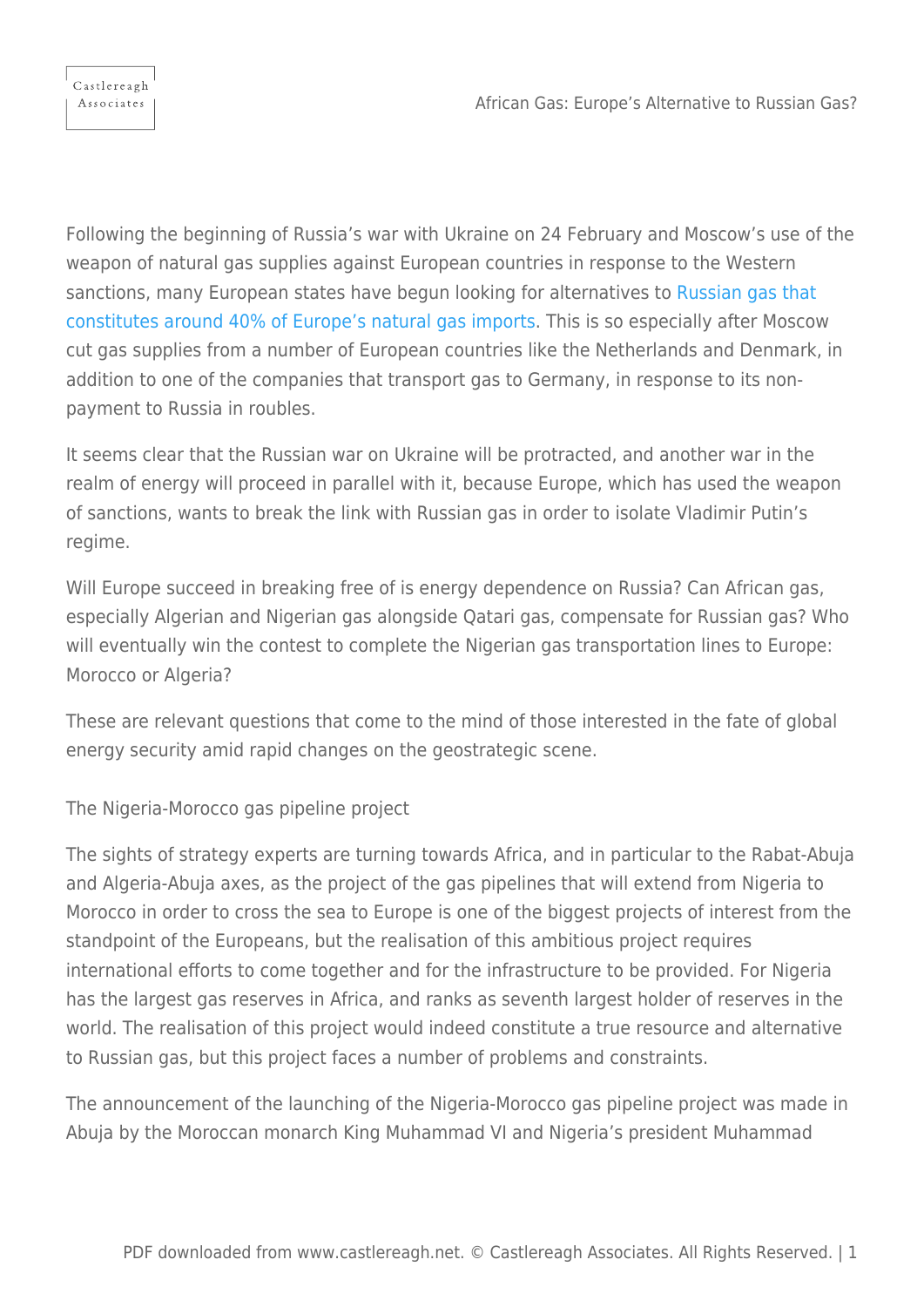Buhari in [May 2017.](https://www.africannewsagency.com/agence-de-presse-africaine/morocco-nigeria-morocco-gas-pipeline-project-on-track-19abf284-d867-5abd-92b6-35f6c156b508/) The signing of an agreement between the two countries on that matter took place on [10 June 2018 in Rabat](https://www.moroccoworldnews.com/2022/06/349446/nigerian-government-approves-proposal-for-nigeria-morocco-gas-pipeline), and it was followed by a number of technical meetings between the officials of the two countries. Discussions with financial intermediaries nominated to invest in the project took place, and the Islamic Development Bank got involved with [a sum of \\$15.5 million](https://www.isdb.org/news/signature-of-financing-agreements-related-to-the-front-end-engineering-design-study-project-for-nigeria-morocco-gas-pipeline) to finance technical studies. At the end of last April, Morocco and the OPEC Fund for International Development contracted an agreement to finance a part of the second half of the detailed preliminary studies for the Nigeria-Morocco gas pipeline project.

According to a statement by Morocco's Economics and Finance Ministry, the Economics and Finance Minister Nadiya Fettah Alaoui signed a legal document pertaining to financing [at a](https://www.moroccoworldnews.com/2022/06/349446/nigerian-government-approves-proposal-for-nigeria-morocco-gas-pipeline) [value of \\$14.3 million,](https://www.moroccoworldnews.com/2022/06/349446/nigerian-government-approves-proposal-for-nigeria-morocco-gas-pipeline) granted by the OPEC Fund for International Development to Morocco's office for Hydrocarbons and Minerals, in the framework of its participation in the financing of the second half of the detailed preliminary studies for the gas pipeline project that will connect Nigeria and Morocco. She did this through the exchange of correspondences with the general director of the OPEC Fund for International Development Abd al-Hameed al-Khalifa and the general director for Morocco's Office for Hydrocarbons and Minerals (a public institution that conducts investigations in the power sector realm) Aminah Bankhadara.

The study (for which the Islamic Development Bank in Morocco contributed funding), concerns the creation of documents to carry out the project of the Nigeria-Morocco gas pipelines and complete the relevant technical, financial and legal analyses. The importance of this project is apparent in the fact that it will entail an economic leap forward for the African countries through which it will pass and which suffer from weakness of energy supplies, as it will be possible for them to benefit from economic and financial revenues of this project.

However, the studies indicate that that does not mean there are no constraints facing the project, and among the most prominent constraints is the length of the distance that the pipeline will traverse, for it will extend over 5660 km, and pass through 13 countries, (including Nigeria and Morocco), and these countries are: Benin, Togo, Ghana, Cote d'Ivoire, Liberia, Sierra Leone, Guinea, Guinea-Bissau, Gambia, Senegal and Mauritania. With the exception of Mauritania, all the other countries belong, along with Nigeria, to the economic group of West African countries (CEDAO). Political stability in all these countries constitutes a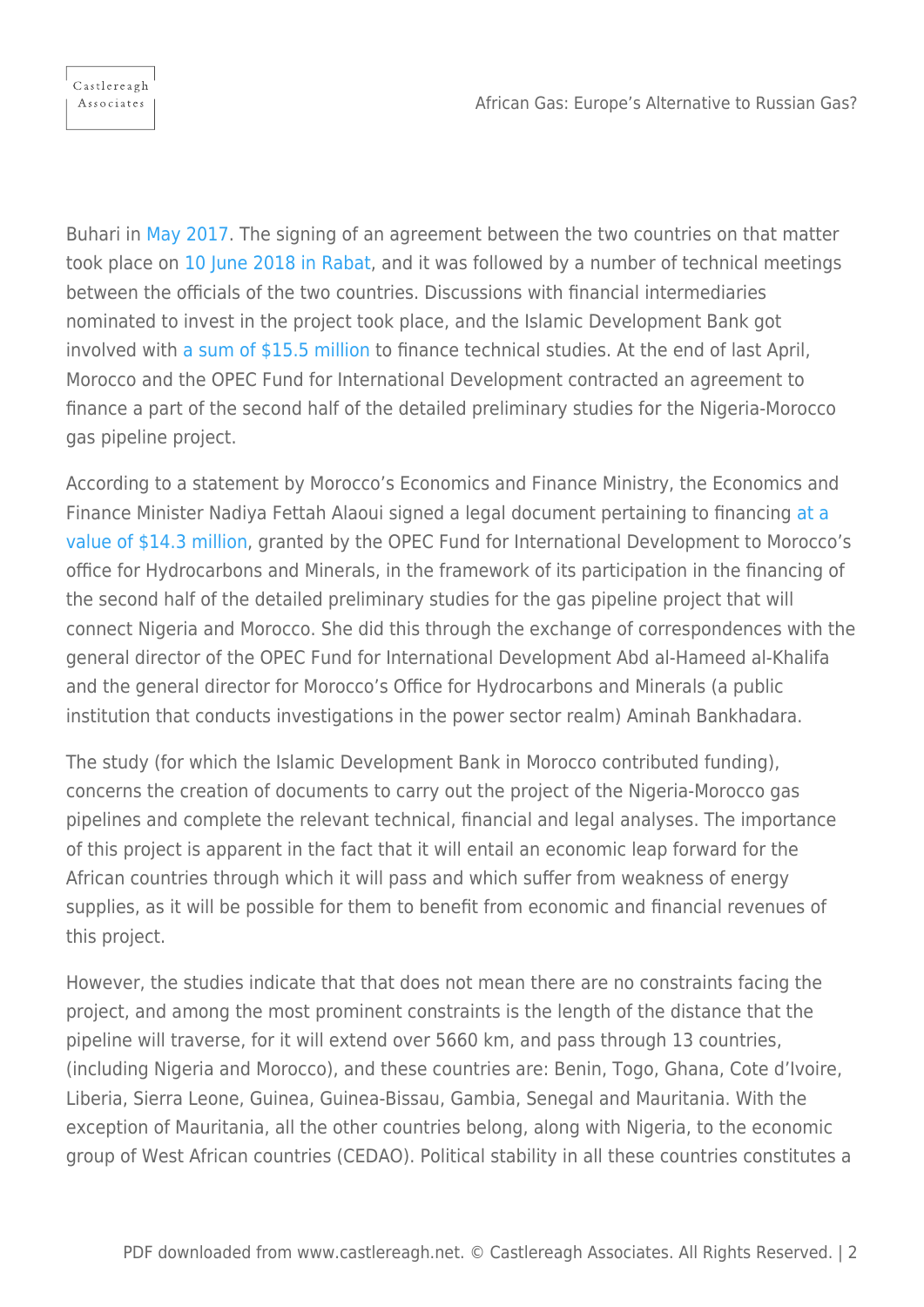

fundamental factor for the success of the project, and it is among the biggest constraints facing it. For comparison, the length of one line of the 'Nordstream 2' project that connects between the Russian port of Ustluga and the city of Greifswald in Germany is [1234 km.](https://www.reuters.com/markets/commodities/nord-stream-2-says-it-has-started-filling-second-line-with-natural-gas-2021-12-17/)

The second constraint is connected with financing as the [cost of the project is around \\$25](https://www.icirnigeria.org/opecs-feasibility-studies-support-for-25bn-nigeria-morocco-gas-pipeline-signals-hope-of-nigeria-as-gas-hub/) [billion,](https://www.icirnigeria.org/opecs-feasibility-studies-support-for-25bn-nigeria-morocco-gas-pipeline-signals-hope-of-nigeria-as-gas-hub/) according to preliminary estimates. Recently, the Moroccan project has scored points at the expense of the Algerian project, as Nigeria's oil minister [Timipre Sylva](https://radarr.africa/nigeria-morocco-gas-pipeline-project-there-is-a-lot-of-international-interest-investors-interest-in-the-project-timipre-sylva-says/) stated that his country and Morocco are still striving to obtain the money to finance the huge pipelines project to transmit Nigerian gas to North Africa and Europe.

Sylva said that the pipelines will be an extension of pipelines that have been transmitting gas from south Nigeria to Benin, Ghana and Togo since 2010. He added that his country wishes to continue these same pipelines to Morocco across the Sahel, and that the project is still under consideration. The Nigerian minister said: "We are in the stage of securing financing and many are expressing interest." He pointed out that the Russians were in his office recently, and they were very interested in investing in this project.

It seems that Russian interest in the matter comes in the framework of Moscow's attempt to get around the West's strategy that aims to compensate for Russian gas with African gas.

Until now no agreement has been reached on financing, according to Sylva. He said: "There is great international interest but we have not yet determined the investors we want to work with." It is expected that the project will attract Europe's interest to participate in is financing and accelerating it as it is considered one of the most prominent alternatives to Russian gas, but the implementation of the project will require a number of years to bring it online, and it is not an actual solution for the energy crisis that has currently come upon the world. It seems that he difference is that Nigeria does not look at the Moroccan and Algerian projects from the standpoint of competition, in so far as it sees in them two complementary means to bring its gas to European markets.

The Moroccan expert Muhammad Shaikar said in [previous statements to the Emirati 'al-](https://www.alroeya.com/60-66/2284817-%D8%AE%D8%B7-%D8%A7%D9%84%D8%BA%D8%A7%D8%B2-%D8%A7%D9%84%D9%86%D9%8A%D8%AC%D9%8A%D8%B1%D9%8A-%D9%87%D9%84-%D9%8A%D9%86%D9%82%D8%B0-%D8%A3%D9%88%D8%B1%D9%88%D8%A8%D8%A7-%D9%85%D9%86-%D8%A7%D9%84%D8%AA%D8%A8%D8%B9%D9%8A%D8%A9-%D8%A7%D9%84%D8%B1%D9%88%D8%B3%D9%8A%D8%A9)[Ru'iya' newspaper](https://www.alroeya.com/60-66/2284817-%D8%AE%D8%B7-%D8%A7%D9%84%D8%BA%D8%A7%D8%B2-%D8%A7%D9%84%D9%86%D9%8A%D8%AC%D9%8A%D8%B1%D9%8A-%D9%87%D9%84-%D9%8A%D9%86%D9%82%D8%B0-%D8%A3%D9%88%D8%B1%D9%88%D8%A8%D8%A7-%D9%85%D9%86-%D8%A7%D9%84%D8%AA%D8%A8%D8%B9%D9%8A%D8%A9-%D8%A7%D9%84%D8%B1%D9%88%D8%B3%D9%8A%D8%A9) that the current international circumstances may push European countries to accelerate the implementation of the project, via quicker provision of financing, instead of seeking it from the World Bank. He pointed out that the great powers may pressure the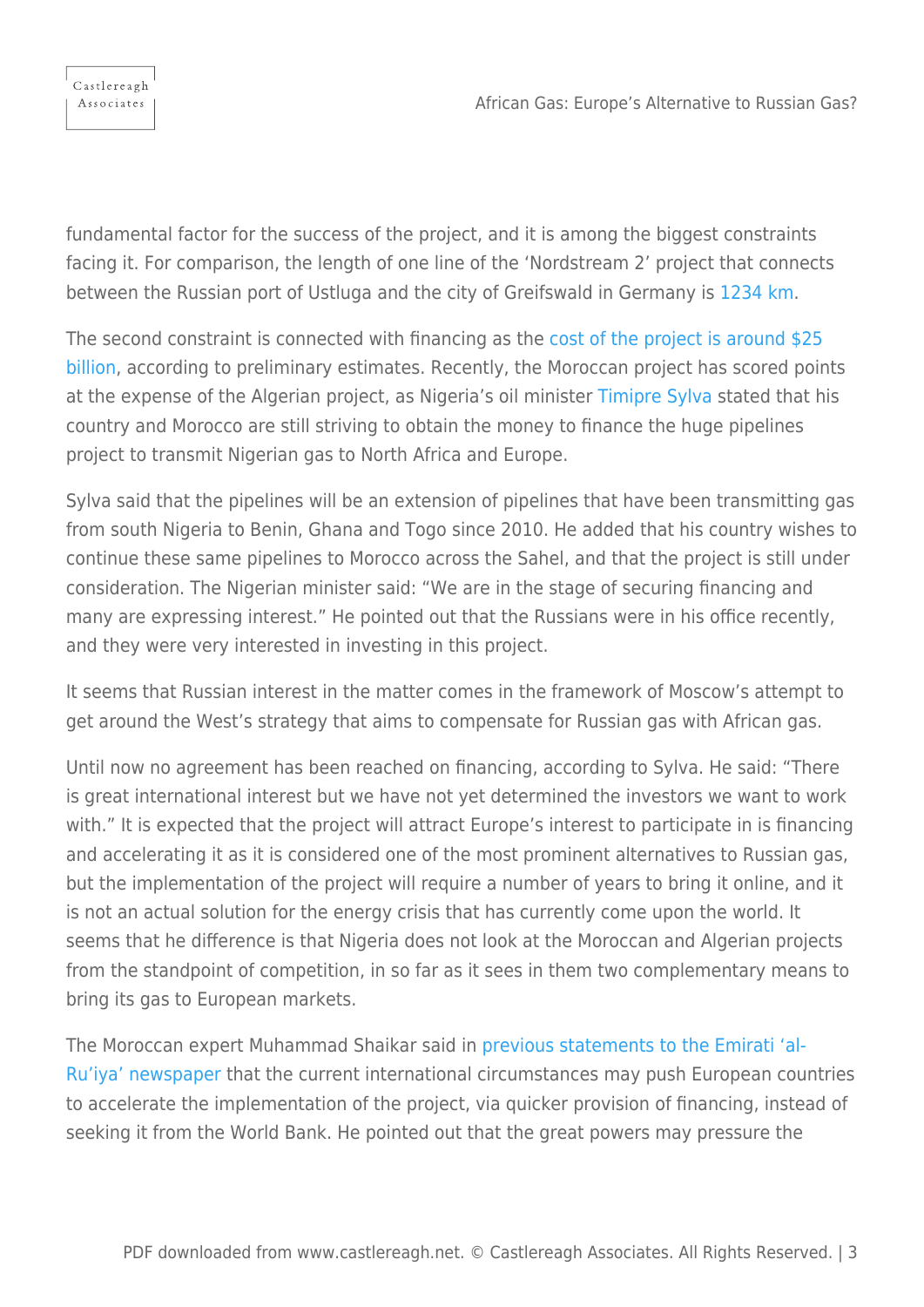

African countries that do not wish for the pipeline to go through them, or impose as a condition the obtaining of a free share of natural gas, but Shaikar conversely highlighted that the implementation of the project requires going through specific stages, among them, conducting studies that can reduce its time or overrun, so that problems do not occur in the project.

In contrast, the Tunisian political analyst Basil Turjuman stated to the same newspaper his belief that the Nigerian natural gas line will not alter the equation even after its implementation, and will not end Europe's dependence on Russia with regards to gas supplya dependence that preoccupied all the economic institutions and ordinary life in Europe. He pointed out that the expected line will only alleviate the dependence, in view of the high cost of the project, and its requirement for very large investments and reorganisation of the European networks for transmitting gas, which rely fundamentally on transmitting gas through Ukraine towards neighbouring states in Europe, and not the contrary.

The Nigeria-Algeria gas pipeline project

The transmitting of Nigeria's gas to North Africa and then Europe arouses great interest not only on the part of Morocco, but also on the part of Algeria, Rabat's arch-rival, which also initiated discussions with Abuja beginning in 2002 regarding a similar pipeline project through the Sahel region. This means there is intense competition regarding this project.

The Algerian-Nigerian gas pipeline project is considered the older one as an idea but it was not implemented because of multiple constraints, and indeed the studies for it did not go far, in comparison with the Morocco-Nigeria pipeline.

Theoretically, the project would extend over 4000 km: that is, less than the distance of the Morocco-Nigeria pipeline, as it would extend from Nigeria all the way to Algeria via one country only: Niger. On account of this it would transmit quantities of Nigerian gas to Europe. There is ongoing discussion about carrying out preliminary studies for it and its cost has been estimated at around \$25 billion. The agreement between the two countries for the project took place in 2009, but serious steps were not taken to implement it, and perhaps Algeria's recent stances that stopped work on the Maghreb-Europe gas pipeline that provides Europe with gas through Moroccan soil will not encourage the Europeans to bet on this project, which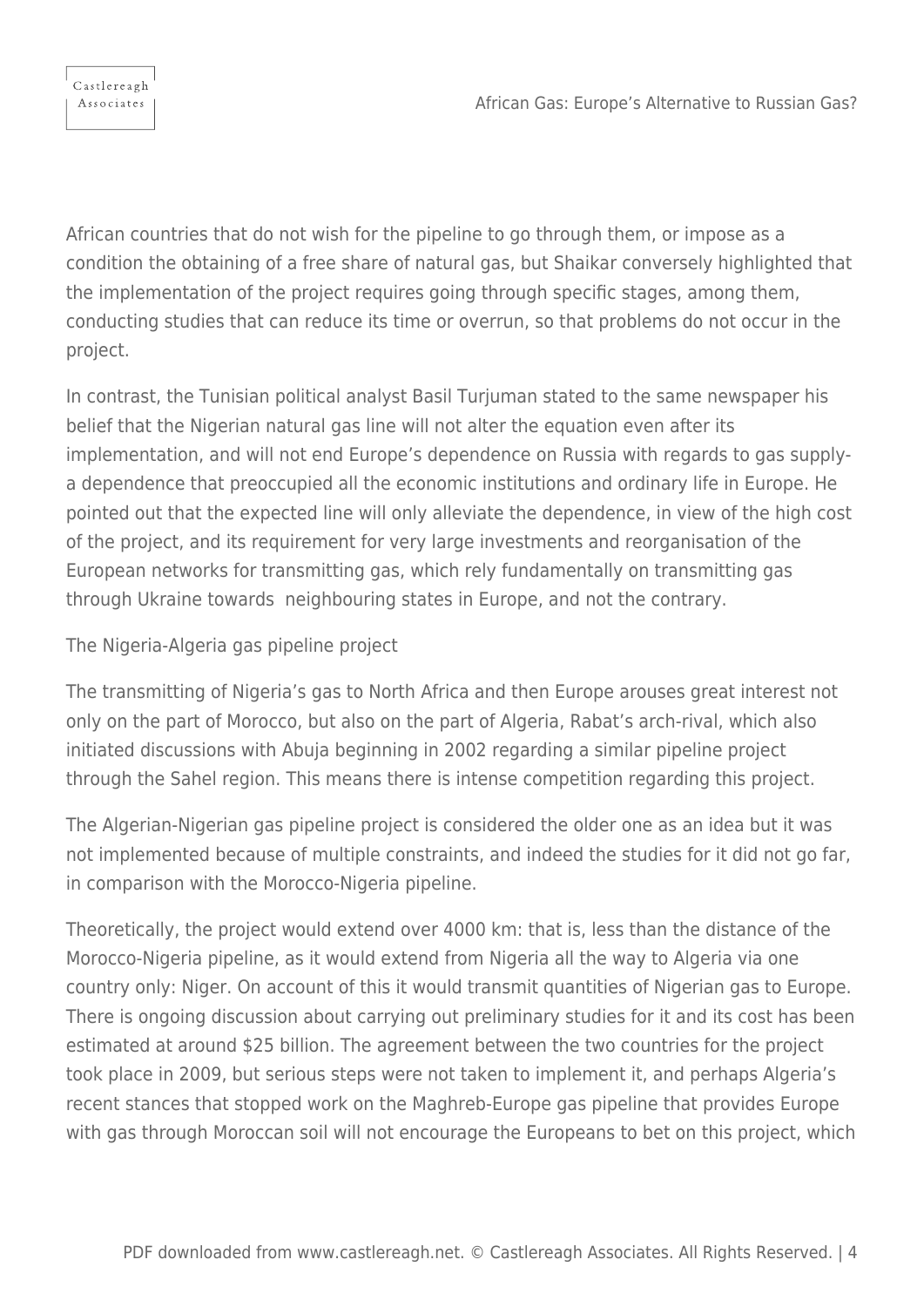would reportedly transmit 30 billion cubic metres annually after its completion, according to the Global Energy Monitor. But the problem lies in the fact that this project is not new, because for a long time the issue of security stability in the vast region between Algeria and Niger has not helped to realise it. In 2021, Algeria and Niger reopened their borders after a closure that lasted years because of the security situation, and the gas pipelines project was revived.

The Tunisian political analyst Turjuman says that the project is faced with a number of challenges, foremost of which is the security and political challenge that Nigeria is going through, amid the lack of political stability that the country has been experience for more than 20 years, in addition to the fact that the pipelines will pass through vast desert areas, which will generate, in his view, a threat from terrorist groups present in those areas (including in north Mali). Moreover, for the gas pipeline to reach the Mediterranean coastline requires very large financial investments, as well as earnest and real securing of a guarantee that the project will not be vulnerable to terrorist and security threats that Nigeria and other countries are going through.

Nigeria currently exports its gas in liquified form i.e. via ship to Europe and among its most prominent customers are France, Spain and Portugal, and they are countries that have stations for liquified natural gas, but Germany, which is considered the largest European state threatened by the cutting of Russian gas, does not have a liquified gas station, and it is considering to build two stations, per the statements of the expert on the power sector in the German African Business Association- Khadi Camara- [to "Deutsche Welle" channel](https://www.dw.com/en/europe-looks-to-africa-to-fill-natural-gas-gap/a-61017873). She says: "In 2019, Europe imported around 108 billion cubic metres of liquified natural gas, among them more than 12 billion from Nigeria." Camara says that Nigeria is among the ten countries that have the largest reserves of gas in the world, because: "It has more supplies than required for its particular market, and therefore it is capable of exporting."

Does that mean that the planned for gas pipeline project to transmit Nigeria's gas is the solution for German imports? Conversely, according to Camara, this matter means that in order for Germany and Nigeria to be able to work together in a closer way in the field of gas, there is a need for long-term investments and a strategic partnership, because Nigeria may not be able to provide a quick solution for gas supplies, but Germany must expend greater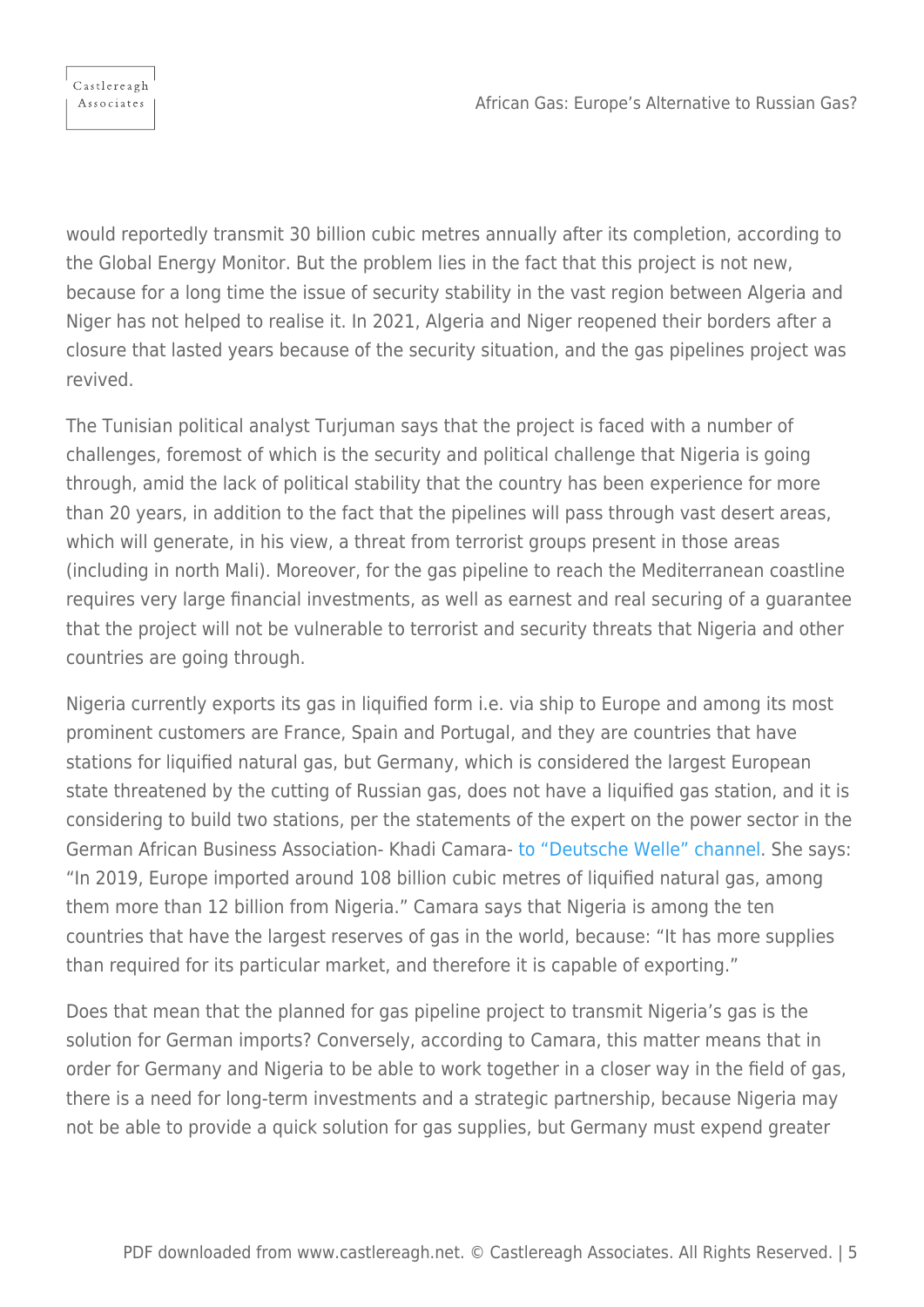effort in order to diversify energy sources in the future.

In addition to all that, quantities of natural gas coming from North Africa through the pipelines have begun to go on a downward trend. That is due to the increase in local demand for exporting states and the decline in their security and political stability, in addition to the lack of investment in new facilities or production wells that require on their part huge sums. Despite the availability of huge reserves of gas in this region, there are nonetheless big doubts about the continuation of the flowing of quantities of exports coming from North Africa, especially from Algeria, during the coming years.

It should be noted that Europe is importing liquified gas from Africa, predominantly from Nigeria and Algeria, in addition to smaller quantities from Egypt, Angola, Equatorial Guinea, and The Congo.

## Hopes for Algerian gas?

South European countries have pinned hopes on increasing their supplies of gas from Algeria and Libya, which are two primary producers of gas and have pipelines with Europe, but the political problems have hindered betting on this solution.

Before the Russian attack on Ukraine, Spain was conducting negotiations with Algeria to increase gas supplies passing over Moroccan soil through the Maghreb-Europe pipeline.

For this pipeline, on which work began in 1996 (and it is also known by the name of Pedro-Duran-Farell pipeline), is a natural gas pipeline, extending between the Hassi R'Mel field in Algeria via Morocco and Cordoba in Spain, where it connects with the Portuguese and Spanish gas networks, and supplies Spain with 13 billion cubic metres of gas annually.

In 2011, Algeria launched another pipeline (["Medgaz](https://www.offshore-technology.com/marketdata/medgaz-gas-pipeline-algeria/)") connecting it directly with southern Spain. In October 2021, Algeria surprised Spain through [rejecting the renewal of an](https://www.europarl.europa.eu/doceo/document/E-9-2021-005456_EN.html) [agreement to transmit gas that passes through Moroccan soil,](https://www.europarl.europa.eu/doceo/document/E-9-2021-005456_EN.html) and banned supplies, and threatened to stop sale of gas to Spain because of its recognition of Morocco's sovereignty over Western Sahara. Algeria also expressed its anger about the possibility of Morocco's supplying of Spain with gas after the cutting off of Algerian gas from Rabat because of longstanding disagreements between the two countries.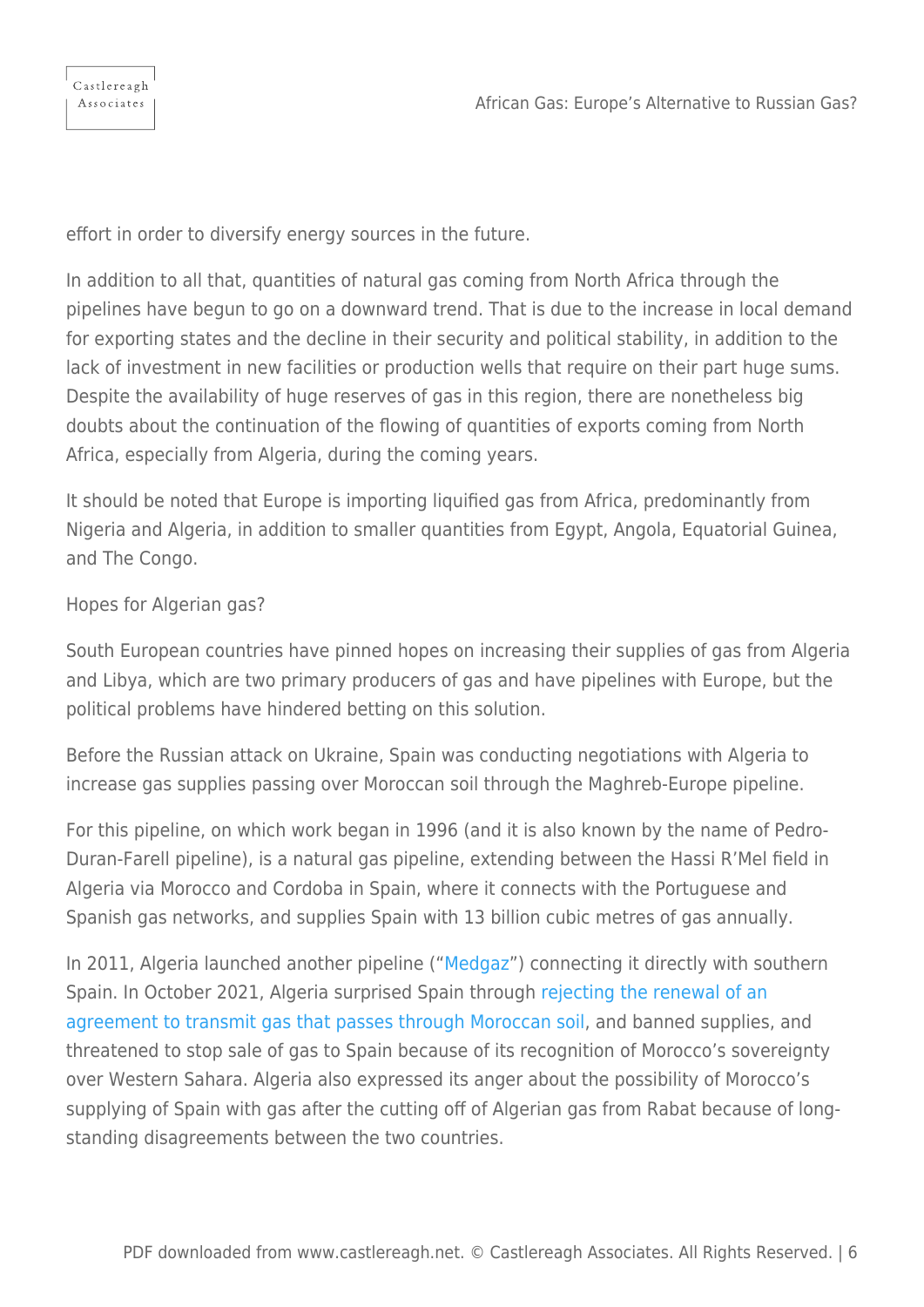Things did not just stop there, as Algeria's presidency announced on 8 June 2022 the [suspension of the friendship pact that was contracted in 2002 with Spain](https://www.reuters.com/world/africa/algeria-suspends-treaty-friendship-cooperation-with-spain-state-media-2022-06-08/) after the latter changed its position on the issue of Western Sahara, while Madrid expressed its "[regret"](https://www.aljazeera.com/news/2022/6/8/algeria-suspends-spain-co-operation-over-w-sahara-dispute) for Algeria's decision to suspend the pact. The head of the Spanish government- Pedro Sanchezhad [sent a message to the Moroccan monarch Muhammad VI](https://www.dw.com/en/morocco-says-spain-backs-its-designs-on-western-sahara/a-61182065) in which he informed him that "Spain considers the Moroccan initiative for autonomy as the most serious, realistic and credible basis for settling the dispute" connected with Western Sahara.

The Algerian position came after a series of stances in opposition to the unity of Moroccan land, on the grounds that Morocco is pursuing a hostile policy towards Algeria, as the latter closed its air space to Moroccan aircraft, cut its diplomatic relations with Rabat, and threatened recourse to war.

The Maghreb-European pipeline extends over a distance of 1300 km, of which 540 km are inside Moroccan soil, and this is what made it possible for Morocco to obtain transit rights: i.e. [what equates to 700 million cubic metres as a yearly average](https://english.alaraby.co.uk/analysis/political-fine-print-moroccos-gas-discovery), while Morocco's needs are around 1 billion cubic metres.

Algeria was pumping since 1996 around 13 billion cubic metres of natural gas annually to Spain and Portugal via the Moroccan-European pipeline, but this pipeline is currently suspended, because of Algerian political grievances. Algeria has not merely been content with rejecting renewal of work via the Maghreb-Europe pipeline, but has also worked because of the political crisis on [reducing the gas supplies to Spain by 25% via the Medgaz pipeline](https://www.moroccoworldnews.com/2022/05/348886/algeria-reduces-gas-supply-to-spain-by-25) that connects it with Almeria in Spain.

Amid this, Spain has resorted to importing higher-cost American liquefied natural gas to compensate for this deficiency, while Italy has agreed with Algeria to increase gas supplies to [around 9 billion cubic metres annually by 2024](https://www.upstreamonline.com/politics/algeria-agrees-to-boost-annual-piped-gas-sales-to-italy-by-up-to-9-billion-cubic-metres/2-1-1200876), via the Trans-Mediterranean pipeline that extends from Algeria to southern Italy, and whose capacity does not exceed 8 billion cubic metres annually. It is considered one of the most important gas pipelines in Africa, as its length reaches 2475 km, and the pipeline transmits gas from Algeria to Italy via Tunisia and Sicily. Work on building it began in 1978, and it went online in 1983, and it is one of the longest pipelines in the world, with its daily capacity reaching 110 million cubic metres, but it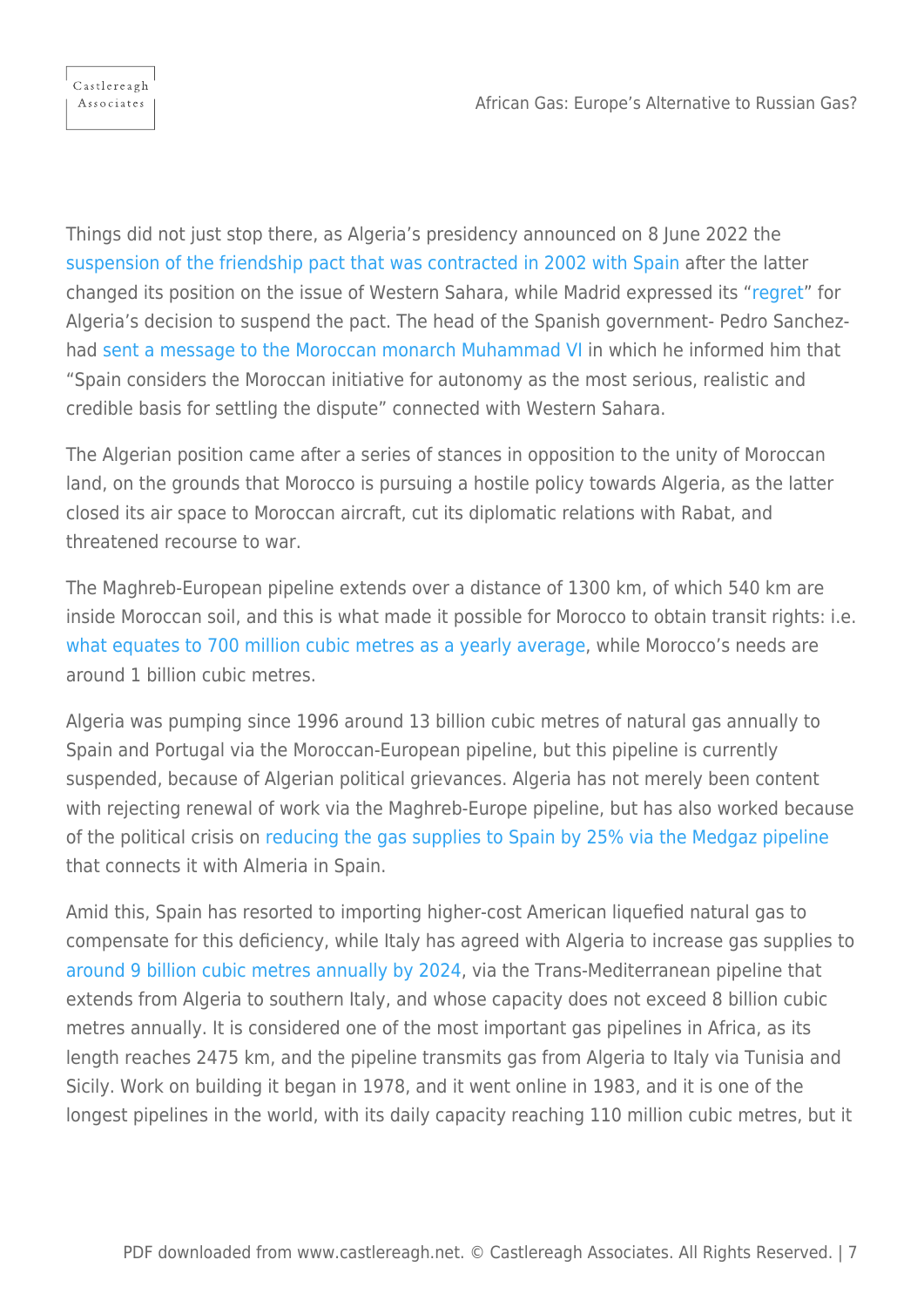| Castlereagh |
|-------------|
| Associates  |
|             |

transmits only 60 million cubic metres per day.

## Qatari gas?

The European countries have pinned great hopes on Qatari gas as an alternative to Russian gas, especially as Qatar has come to be one of the biggest producers of liquefied natural gas in the world. During two recent visits to Germany and the UK, Qatar's amir Sheikh Tamim Bin Hamad Al Thani signed agreements to increase cooperatio[n including in the energy sector,](https://www.reuters.com/business/energy/germany-qatar-sign-energy-partnership-agreement-2022-05-20/) but Qatar's amir admitted that his country cannot be a replacement for Russian gas, because it is tied through long-term contracts with other countries, among them Asian states. Qatar's amir requested from his counterpart European leaders to sign extended contracts, but the Europeans do not want this, [according to the report of Reuters news agency](https://www.reuters.com/business/energy/exclusive-germany-qatar-odds-over-terms-talks-lng-supply-deal-sources-2022-05-09/).

That comes at a time in which Europe wishes to contract short-term contracts to resolve its current crisis, while it is working to reduce its reliance on Russian gas that provided it more than a third of supplies before the invasion of Ukraine. As for Germany by itself, [Russia](https://www.gov.uk/government/news/uk-enshrines-new-target-in-law-to-slash-emissions-by-78-by-2035) [supplied around 55% of the country's gas imports in 2021](https://www.gov.uk/government/news/uk-enshrines-new-target-in-law-to-slash-emissions-by-78-by-2035).

According to a Reuters report, among the problems facing the Qatari-European agreement is that there is the problem of the length of the contracts, because the UK and Germany desire to contract agreements of around five years, in order to be able to realise the aim of transitioning away from fossil fuels. Germany aspires to [reduce its carbon emissions by 65%](https://www.cleanenergywire.org/factsheets/germanys-greenhouse-gas-emissions-and-climate-targets#:~:text=Germany) [by 2030 compared to 1990 levels](https://www.cleanenergywire.org/factsheets/germanys-greenhouse-gas-emissions-and-climate-targets#:~:text=Germany), while the [UK is planning to reduce emissions by 78% by](https://www.gov.uk/government/news/uk-enshrines-new-target-in-law-to-slash-emissions-by-78-by-2035) [2035 compared to 1990 levels.](https://www.gov.uk/government/news/uk-enshrines-new-target-in-law-to-slash-emissions-by-78-by-2035) The increase in consumption of natural gas may lead to impeding their ability to realise these goals. Among the other main problems according to Reuters is the price of Qatari liquefied natural gas, which must be transported long distances and is more expensive than Russian gas, which is transmitted via pipelines.

## Future Outlook

It appears from the available choices that Europe, which is betting on the provision of necessary urgent alternatives amid the Russian gas crisis, realises the extent of the difficulties that this effort faces. On the one hand, there are energy alternatives in Africa, especially in Algeria, Nigeria and other countries, but turmoil and political conflicts and weakness of infrastructure constitute an obstacle for provision of an actual alternative amid